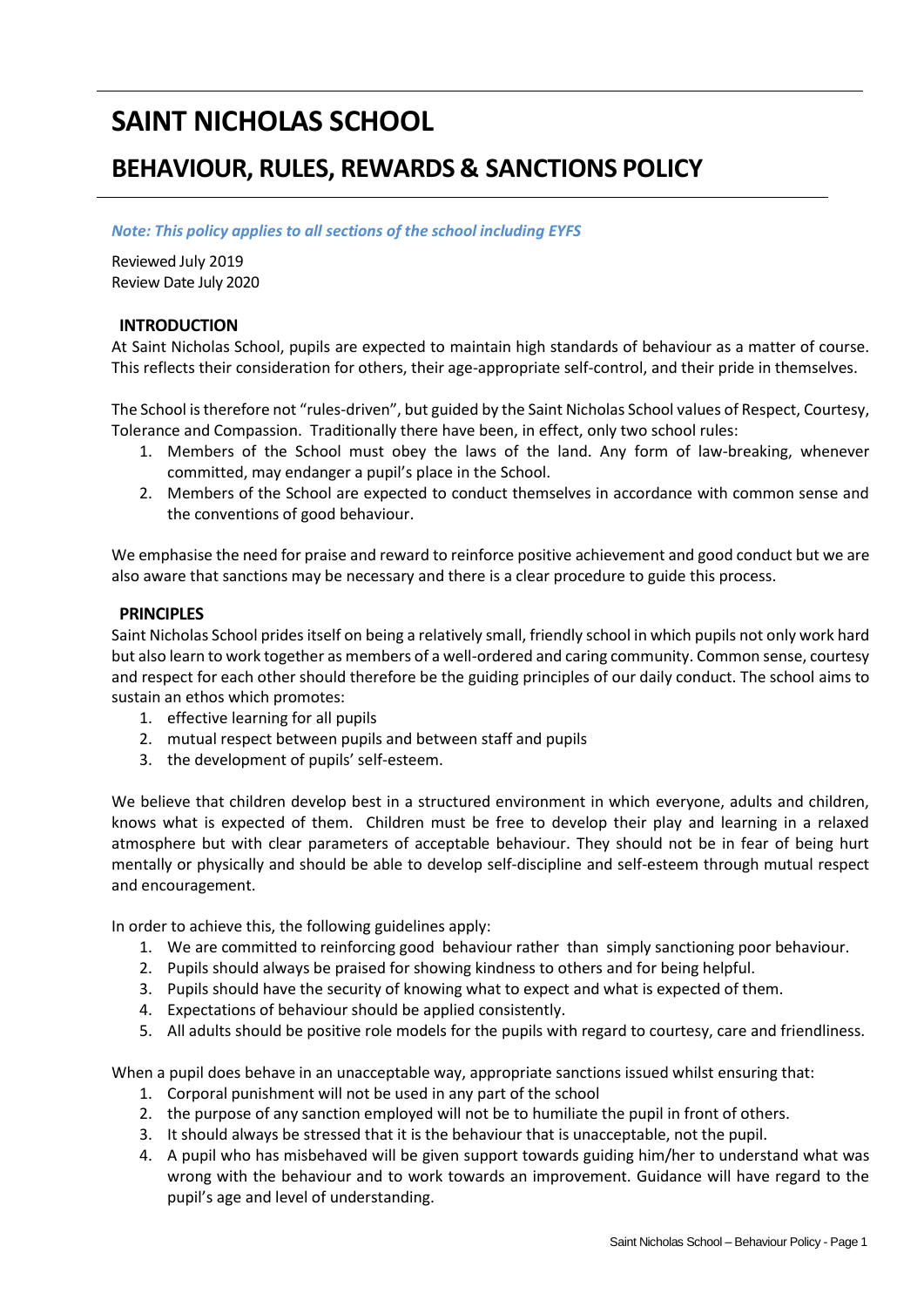- 5. Parents will be informed and involved within the process where appropriate and where persistent or serious problems arise.
- 6. If the unacceptable behaviour is deemed to be bullying, then the school's Anti-Bullying Policy will be followed. We are committed to providing a caring, friendly and safe environment so all of our pupils can learn in a relaxed and secure atmosphere. Bullying of any kind is unacceptable at our school.

## **PRACTICAL ILLUSTRATIONS – A "CODE OF CONDUCT"**

## **General Conduct around the school**

- 1. Courtesy should be shown to all members of the school community and pupils are expected to: listen to one another and other adults, raise their hand if they wish to ask a question, hold the door open for members of staff and visitors.
- 2. All staff, including non-teaching staff, should be addressed by their title and surname.
- 3. Respect for property, including school property, is essential if people are to work harmoniously together. Pupils who commit any form of theft, inside or outside the School, endanger their places at the School.
- 4. Causing intentional damage to, or the defacement of, any School materials, teaching aids or any facilities is forbidden. Sanctions and/or remedial charges may be applied to those held responsible.
- 5. Pupils are expected to display good manners at all times, including using 'please' and 'thank you'.
- 6. Swearing and the use of inappropriate language in school is not tolerated, nor is inappropriate physical contact.
- 7. No pupil should discriminate against any other on the grounds of race, gender, sexual orientation or religion.
- 8. Silence is to be maintained throughout school assemblies and on other such formal occasions.
- 9. Pupils should wait for lessons in an orderly manner, leaving room for the safe and easy passage of others along corridors. Noise levels around the school should not cause interference with anyone else's work. Pupils should not enter the classroom until the teacher is present.
- 10. Pupils are expected to walk in an orderly fashion and quietly at all times when going to and from classrooms to avoid unnecessary disruption to others who are working, keeping to the left-hand side of corridors and stairs.
- 11. If a pupil wishes to enter a room occupied by another class, he or she should knock and wait for a reply before entering.
- 12. Any pupil leaving the school site or arriving during the school day must report to the main office. Signing in or out at Reception is a requirement of the school's fire safety regulations. Leaving the premises requires a parental note and the pupil must be collected from the main office at the agreed time
- 13. Each middle & upper school pupil is allocated a locker, which must be kept locked at all times with a padlock. Pupils need to visit their lockers only at the start of the day, at break and lunchtime, and at the end of the day. Pupils are responsible for the organisation of their own equipment and books (including PE and Games kit) and should ensure that the correct books and equipment are in the lesson at the appropriate time.
- 14. Some items are forbidden in school: there is guidance in school handbooks, but a common sense approach guides what is reasonable to bring to school. For example, glass bottles should never be brought into school and chewing gum is not allowed in school at any time.
- 15. The use of the infant or junior climbing apparatus is restricted to break and lunchtimes and only when appropriately supervised by a member of staff.
- 16. The swimming pool area is strictly out of bounds to pupils unless a member of staff is present.
- 17. During breaks pupils must remain within the areas which have been designated 'in bounds'.
- 18. Changing for games and other activities should take place only in the designated changing rooms.

## **Punctuality**

1. Pupils are expected to arrive in their classroom not less than five minutes before registration at 8:45am, to allow them time to hand in homework and organise all books and equipment necessary for the first lesson of the day.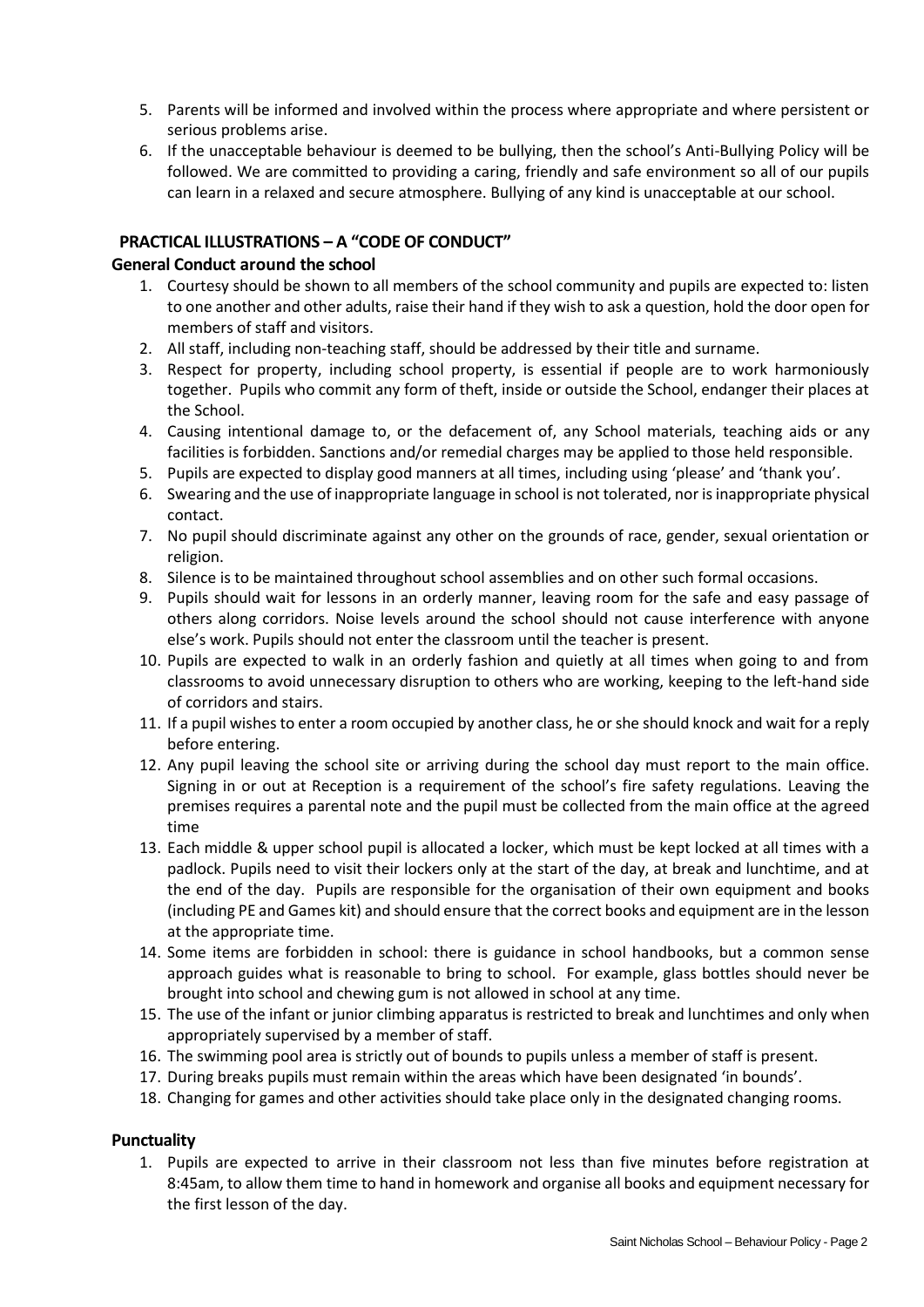2. As a courtesy to one another and to their teacher, as well as for their own effective learning, pupils should be punctual for all lessons.

## **Conductin the classroom**

- 1. If a pupil wishes to ask a question or make a contribution to the lesson, they should put up their hand and wait to be acknowledged by the teacher.
- 2. Unless pupils are working within a group situation and discussion is necessary and worthwhile, pupils should not be talking during the lesson as this causes disruption to others.
- 3. Pupils should not move around the classroom, unless this forms part of the lesson, as this interferes with the concentration of others and the progress of the lesson.
- 4. Aisles in classrooms should be clear of coats and bags (both schoolbags and PE kit), as this is a safety risk.
- 5. Pupils should not eat or drink in classrooms unless it is wet break. (other than drinking water or school milk or during 'snack time'. However, bottles of water and throat lozenges are permitted in class at the teacher's discretion, bearing in mind health and safety requirements near equipment.
- 6. Classes should acknowledge visitors appropriately and politely. Pupils should stand quietly when a teacher enters the room accompanied by visitors.
- 7. On no account should any pupil leave a classroom without the teacher's permission. Permission to leave the room should be at the discretion of the teacher. It is the responsibility of the teacher to decide when the lesson is over and to dismiss the class.
- 8. In the event of a pupil's behaviour persistently disrupting the learning of others, the teacher should as a last resort remove the pupil from the classroom. In this case, the pupil should be taken or sent directly to the appropriate head of section and the matter followed up later.

## **Conduct Beyond the School Gates**

- 1. This code of behaviour continues to apply when pupils are off-site, for example on an educational trip or when attending a sports fixture. Any alteration in rules for a specific outing will be made clear to pupils before leaving.
- 2. The school will deal with bad behaviour and bullying which occurs off the school premises, applying the school's sanctions as appropriate.
- 3. The school will deal with inappropriate off-site use of the internet, mobile or communication devices and social media when it impacts on the life of the school.

## **Before and after school**

- 1. Pupils arriving at school early should wait in Mountbatten Hall unless accompanied by their parents on the playground.
- 2. If pupils are not being collected at the end of the day they will be taken to Prep or homework club.
- 3. Due to the volume of traffic on site, no ball games are allowed before or after school.

## **Wet break times**

- 1. During wet break times, lower school pupils must consume snacks in the classroom and litter placed in the bins provided. It is expected that pupils behave in a safe and sensible way if they have to remain in the classroom. There should be no running in the classroom. Pupils should remain in their own classrooms, other than when they need to visit the toilet.
- 2. Middle & upper school pupils are permitted to remain inside during wet breaks, either in their own form room or an alternative room if the form room is in use.

## **SCHOOL UNIFORM**

Pupils must always bear in mind that to wear School uniform is, in a real sense, to represent the School. Pupils must attend school in full uniform unless given permission to do otherwise. Uniform should always be purchased from the school-approved stockist. Full details of uniform expectations may be found on the school website, but please note:

1. uniform should be worn smartly, consistent with the high expectations of the school;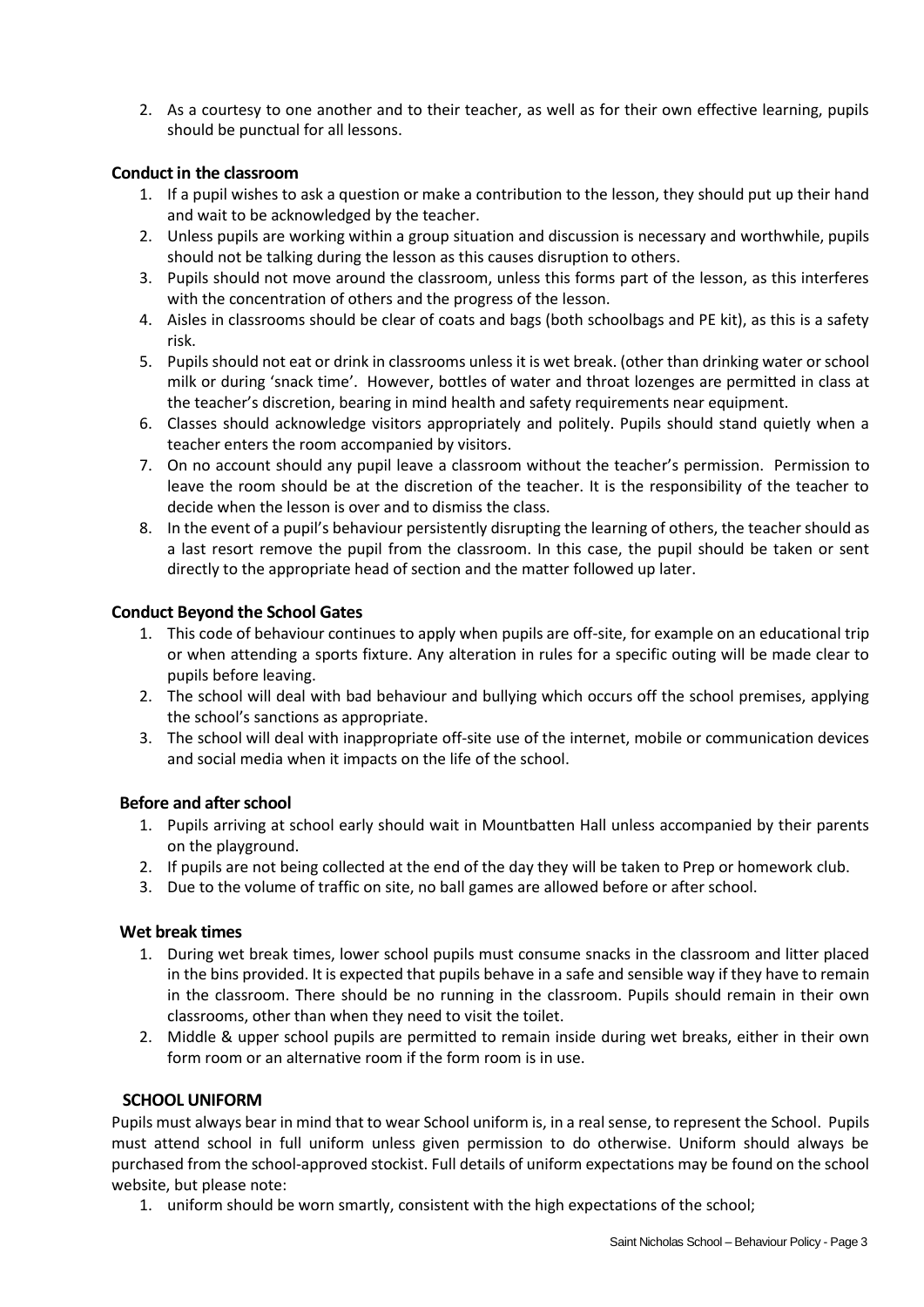- 2. uniform should be kept in good repair and named;
- 3. pupils must wear smart plain, black shoes, (boots, trainers or high heeled shoes are not permitted);
- 4. skirts should be knee length and no longer or shorter than 5cm from the middle of the knee when standing up;
- 5. scarves and gloves, worn in addition to winter uniform, must be black or dark blue.
- 6. personal appearance should be smart and well-groomed. School handbooks provide guidance.

## **SMOKING, DRINKING AND DRUGS**

- 1. Smoking and vaping is forbidden on school premises. All materials associated with Smoking or Vaping are also strictly forbidden on the school premises.
- 2. Pupils may not consume alcohol at any time on the school premises.
- 3. The taking, possession or dealing of illegal drugs is strictly forbidden. This includes:
- Drugs which are controlled/illegal substances (eg. cannabis, amphetamines, & ecstasy) and so-called legal drugs or herbal highs which are considered illegal under current medicines legislation to sell, supply or advertise for 'human consumption'.
- Over-the-counter and prescription medicines used improperly, which can include sleeping tablets and slimming tablets.
- All legal drugs when misused including, volatile substances and solvents, Ketamine, Khat, alkyl nitrites.
- Drugs which are misused to enhance performance (for example analgesics or steroids).

The Headmaster reserves the right to react to the emergence of new substances and changing circumstances as they occur.

## **PHYSICAL RESTRAINT BY A TEACHER**

A pupil may be physically restrained as a last resort and only in the following cases:

- 1. To protect a pupil from harm. This could be direct physical danger, for example in laboratories or on the sports field, or potential danger, such as preventing a 5-year-old from running out of a classroom with the possibility of running out of the school grounds into the street.
- 2. To prevent a pupil from committing a criminal offence.
- 3. To prevent damage to property.
- 4. To prevent a pupil from engaging in any behaviour that is prejudicial to maintaining good order and discipline at the school or among the pupils.
- 5. To remove disruptive pupils from the classroom where they have refused to follow an instruction to do so;
- 6. To prevent a pupil behaving in a way that disrupts a school event or a school trip or visit;
- 7. To prevent a pupil leaving the classroom where allowing the pupil to leave would risk their safety or lead to behaviour that disrupts the behaviour of others; and
- 8. To prevent a pupil from attacking a member of staff or another pupil, or to stop a fight in the playground.

## **EYFS BEHAVIOUR MANAGEMENT**

The named EYFS practitioners responsible for behaviour management are:

- Pre-school Sophie Jackson, Pre-school Manager
- Miss Lucy Thomas, the Head of lower school
- The school's DSL is Mrs Helen Hopkins.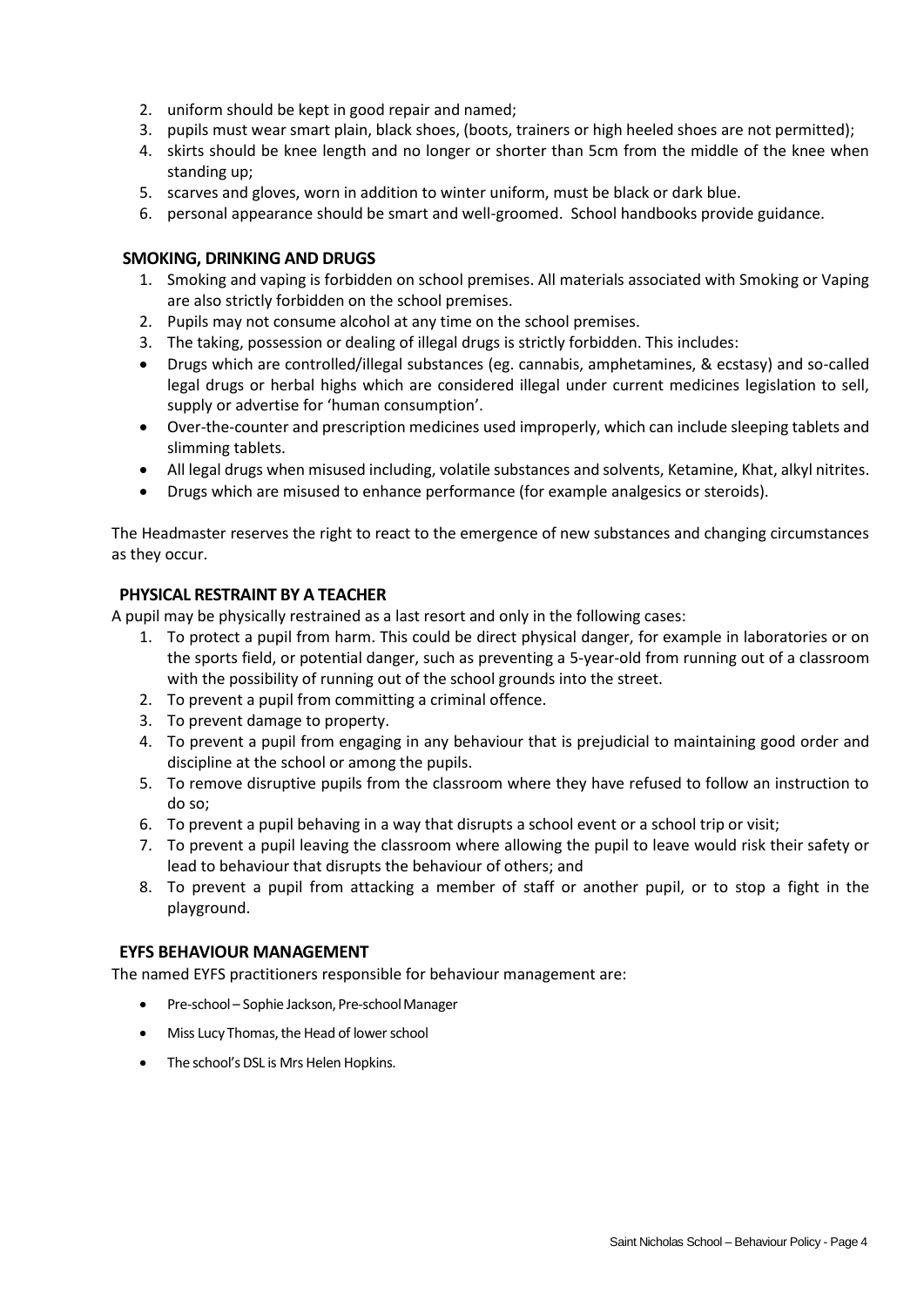## **REWARDS AND SANCTIONS – The approach to sanctions**

Pupils may be disciplined for misbehaviour when the pupil is:

- 1. taking part in any school-organised or school-related activity or
- 2. travelling to or from school or
- 3. wearing school uniform or
- 4. in some other way identifiable as a pupil at the school.

And for misbehaviour at any time, whether or not the conditions above apply, that:

- 1. could have repercussions for the orderly running of the school or
- 2. poses a threat to another pupil or member of the public or
- 3. could adversely affect the reputation of the school.

#### **LOWER SCHOOL**

#### **Rewards**

Verbal acknowledgement and praise for good work, effort or consideration for others are regarded as vital for building up pupils' self-esteem. The teaching staff use positive reinforcement to support pupils and encourage them to behave positively towards one another.

In the Lower School we praise and highlight the positive achievements of children in a number of ways.

#### **Positive reinforcement strategies**

- 1. Verbal praise
- 2. Stickers
- 3. House points
- 4. Merit badge
- 5. Achievement board
- 6. Student of the month
- 7. Star of the day/week

#### **"Golden time"**

Pupils earn golden time on a daily basis for following the Lower School "Golden Rules". Pupils can earn 5 minutes of golden time per day, with a bonus 5 minutes available once a week. All classrooms will have a visual display to show the accumulation of golden time

#### **Star of the day (Reception & Year 1)**

On Wednesday each class picks a golden rule to focus on for the week. At the end of the day one pupil from each class is picked to be star of the day for the following day. Pupil's picture goes on the star of the day display. Pupils are special helpers for the day.

#### **Star of the week (Years 2-5)**

On Wednesday each class picks a golden rule to focus on for the week. The following Wednesday a pupil from each class is picked to be star of the week for following the rule well. Pupils receive a star of the week certificate. Pupils are special helpers for that week.

#### **Whole schoolstrategies used in the Lower School.**

#### **Silence**

Adults raise hand in the air flat palm, the expectation is that all children mirror the action. No talking while hands are raised.

#### **Active listening**

Staff use 1, 2, 3 eyes and ears on me, for active listening. All eyes should be focused on the person talking, eye contact and body language conducive to active listening.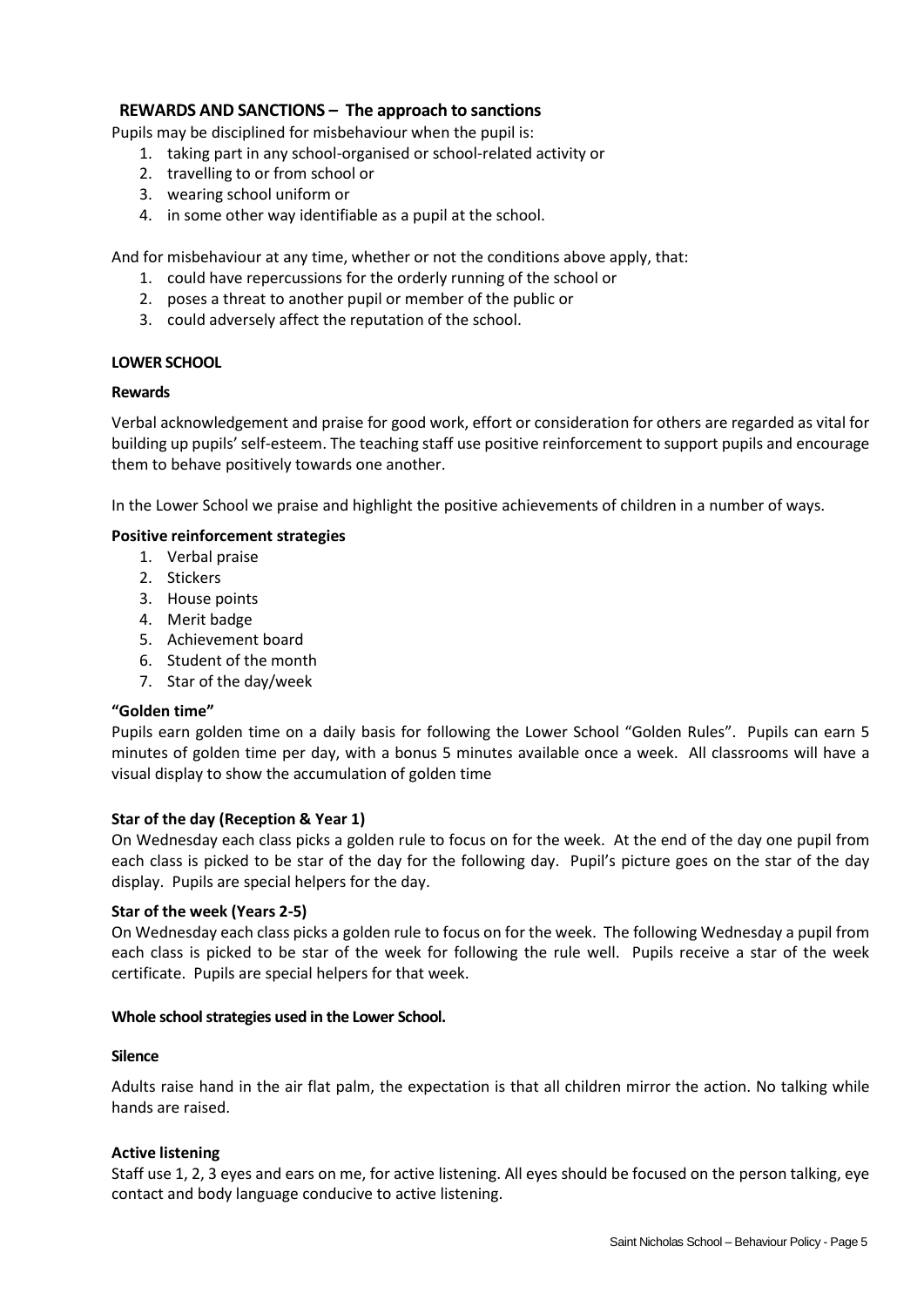## **1, 2, 3 (getting ready to move from the carpet to desks etc.)**

Adults use 1, 2, 3 hand signal One- look at me Two- stand up Three-walk with me

Traffic light system-stay on the green. All pupils start on green.

## **Sanctions**

First warning verbal.

Second warning move to amber.

Next time a pupil's behaviour needs to be addressed they move to red. Pupils are then given a behaviour reflection sheet to complete at either break or lunch in a designated class.

Behaviour reflection forms are passed to Sarah Bullock Assistant Head of Lower School

(infants) or Lisa Perez Deputy Head of Lower School (Juniors).

If a child collects 3 forms Sarah/Lisa will contact parents to inform them of the situation.

If a child collects 5 forms they are referred to Lucy Thomas Head of Lower School, to contact parents and arrange a meeting to discuss behaviour.

Internal then external exclusion if behaviour is persistent/serious

## **UPPER & MIDDLESCHOOL**

## **Rewards**

## **Praise**

All staff at Saint Nicholas promote good behaviour through positive reinforcement strategies. We recognise that verbal commendation and praise for good work, effort or simple kindness towards others are vital elements to reinforce good behaviour and to build pupils' self-esteem.

## **Housepoints & Merit Certificates**

Housepoints are given to pupils to reward commendable behaviour or work. The number of housepoints awarded at any one time should reflect the degree of effort or achievement but should not normally exceed two or three. Merit certificates are awarded by the Head to senior pupils during assembly, on the basis of the achievement of 30 housepoints or multiples thereof.

## **Student of the Month**

Each month a 'Student of the Month' award is presented following nominations by members of staff for the middle and upper schools. Nominees gain ten housepoints.

## **Postcards**

Postcards home to notify parents of excellent achievements or behaviour.

## **Sanctions**

In most cases where pupils' behaviour falls short of expectations, a verbal warning or departmental sanction from a member of staff concerned, is the most appropriate response. An immediate response which links the behaviour to the sanction, is the most effective approach to ensure such poor behaviour is not repeated.

## **Behavioural Demerits**

Where poor behaviour is repeated, where warnings are not heeded or where there is a single incident of greater concern Behavioural Demerits may be awarded. These demerits are logged onto Engage which can be accessed by parents via the Parent Portal. Form teachers and the Assistant Head (Pastoral) are able to monitor an individual child's demerit record and speak with the child to provide support and strategies for improvement where necessary.

Teachers will always use their professional judgement but no more than one Demerit should be issued at one time. Pupils with organisational difficulties or specific academic challenges should not be awarded Behavioural Demerits but may be given an Academic Referral (see below).